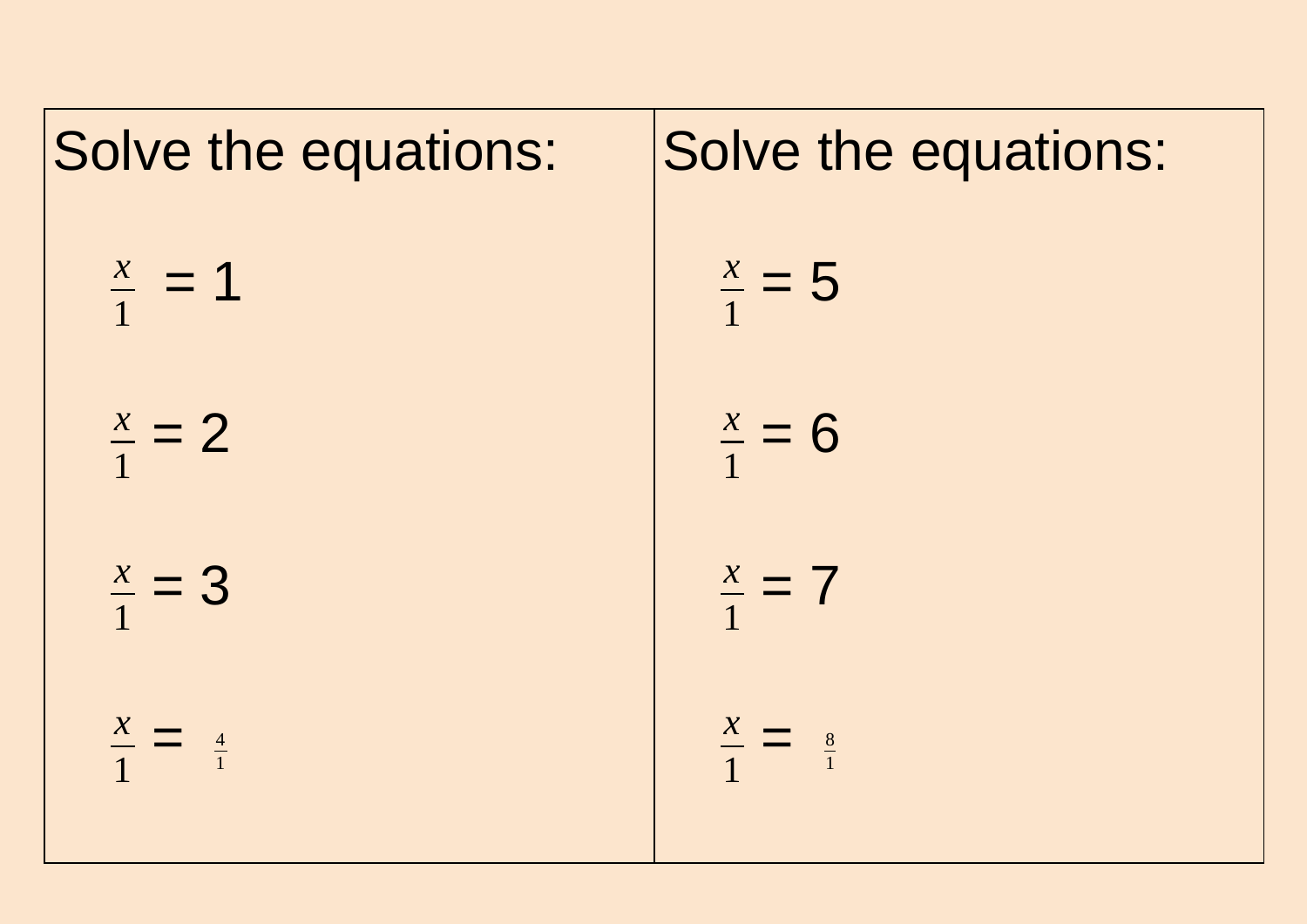| Solve the equations:        | Solve the equations:        |
|-----------------------------|-----------------------------|
| $\frac{x}{2} = 1$           | $\frac{x}{2} = 5$           |
| $\frac{x}{2} = 2$           | $\frac{x}{2} = 6$           |
| $\frac{x}{2} = 3$           | $\frac{x}{2} = 7$           |
| $\frac{x}{2}$ $\frac{4}{1}$ | $\frac{x}{2} = \frac{8}{1}$ |
|                             |                             |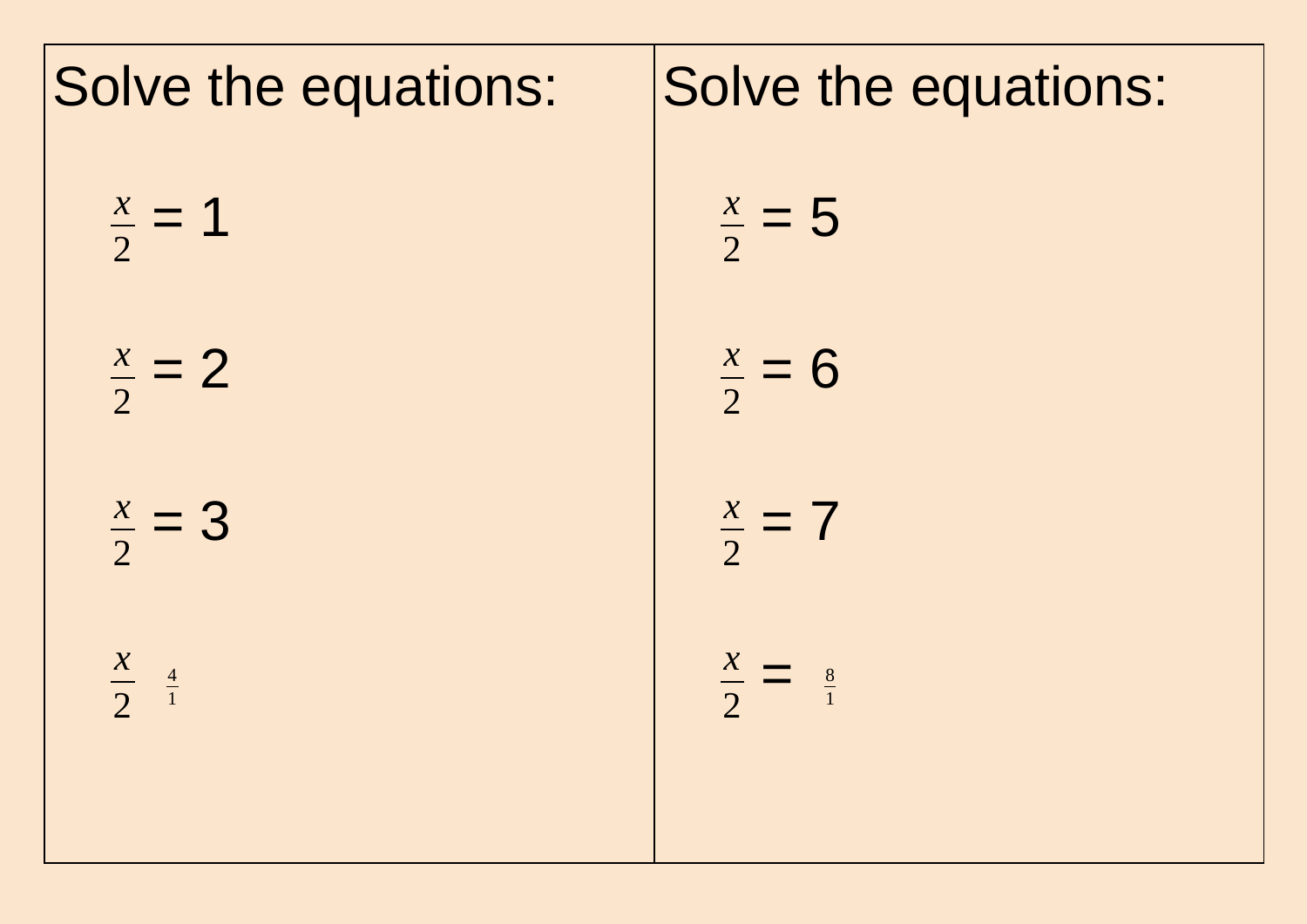

## Solve the equations: *x*+1  $= 5$ *x*+1  $= 6$ *x*+1  $= 7$ *x*+1  $=$   $\frac{8}{1}$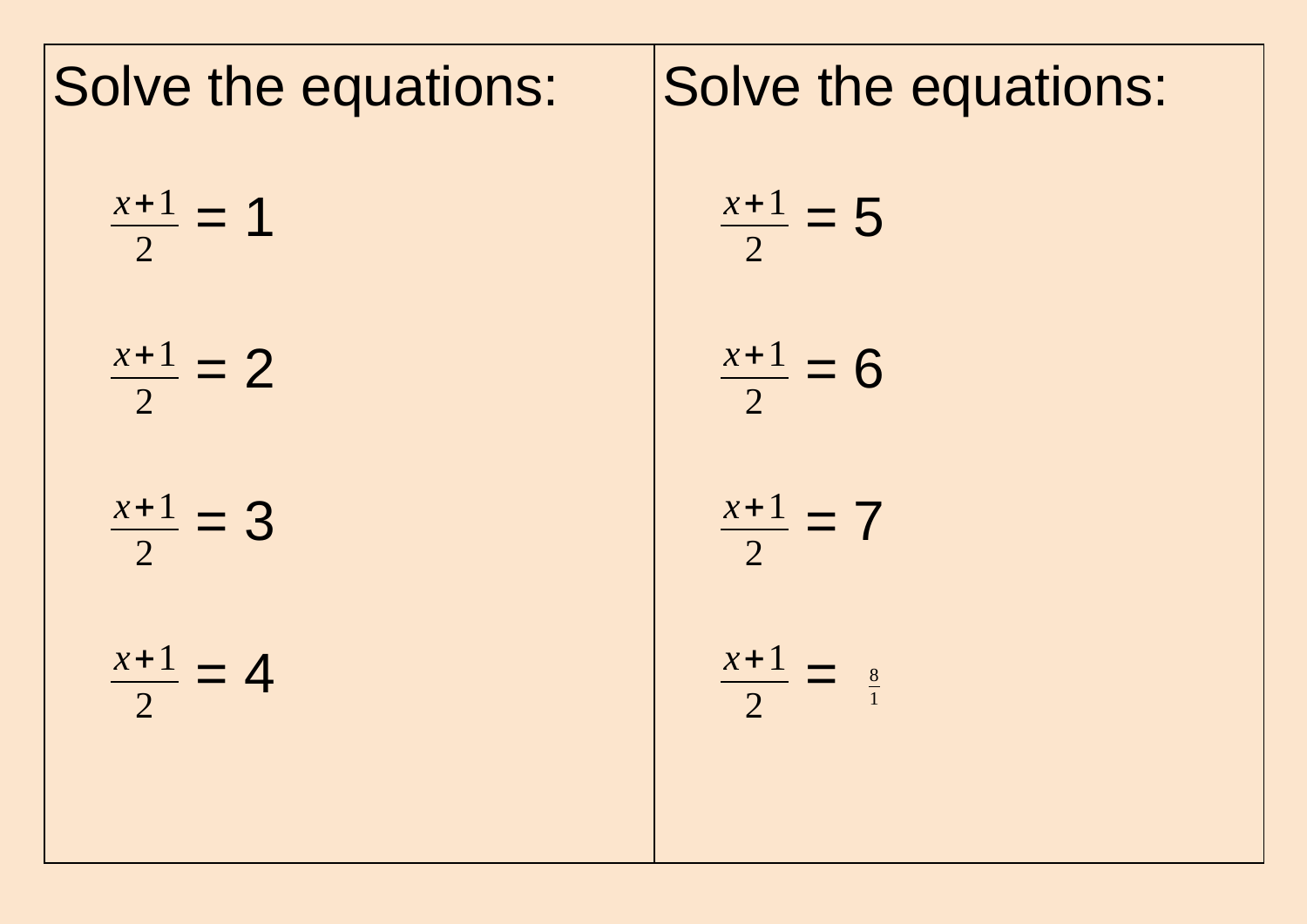| Solve the equations:            | Solve the equations:                           |
|---------------------------------|------------------------------------------------|
| $\frac{x}{2} = \frac{1}{2}$     | $\frac{x}{2} \dot{\zeta} \frac{5}{2}$          |
| $\frac{x}{2} = \frac{2}{2}$     | $\frac{x}{4}$ $\frac{6}{4}$                    |
| $\frac{x}{3} = \frac{3}{3}$     | $\frac{x}{5} \dot{\zeta} \frac{7}{5}$          |
| $\frac{x}{100} = \frac{4}{100}$ | $\frac{x}{999} \dot{\mathrm{c}} \frac{8}{999}$ |
|                                 |                                                |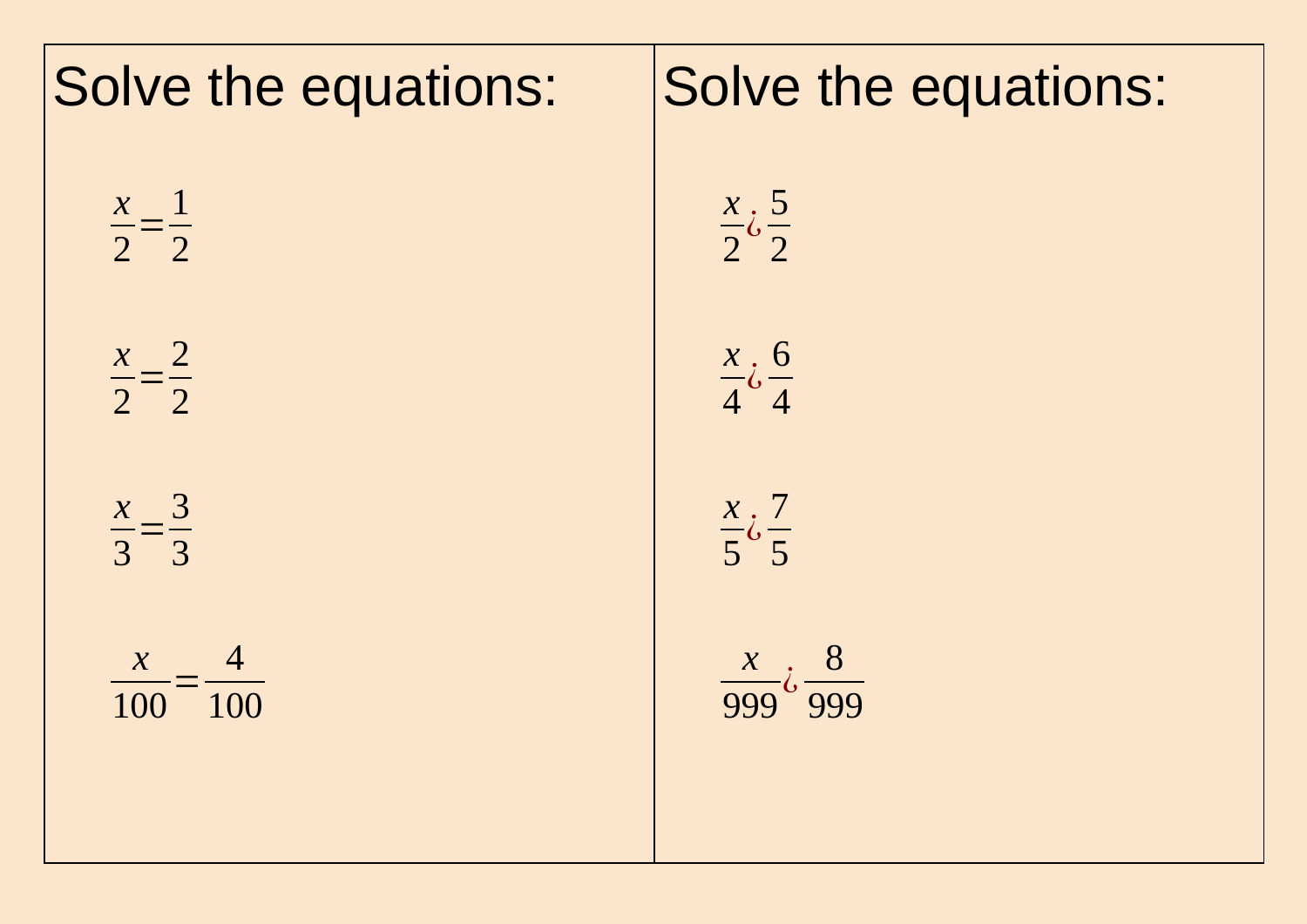

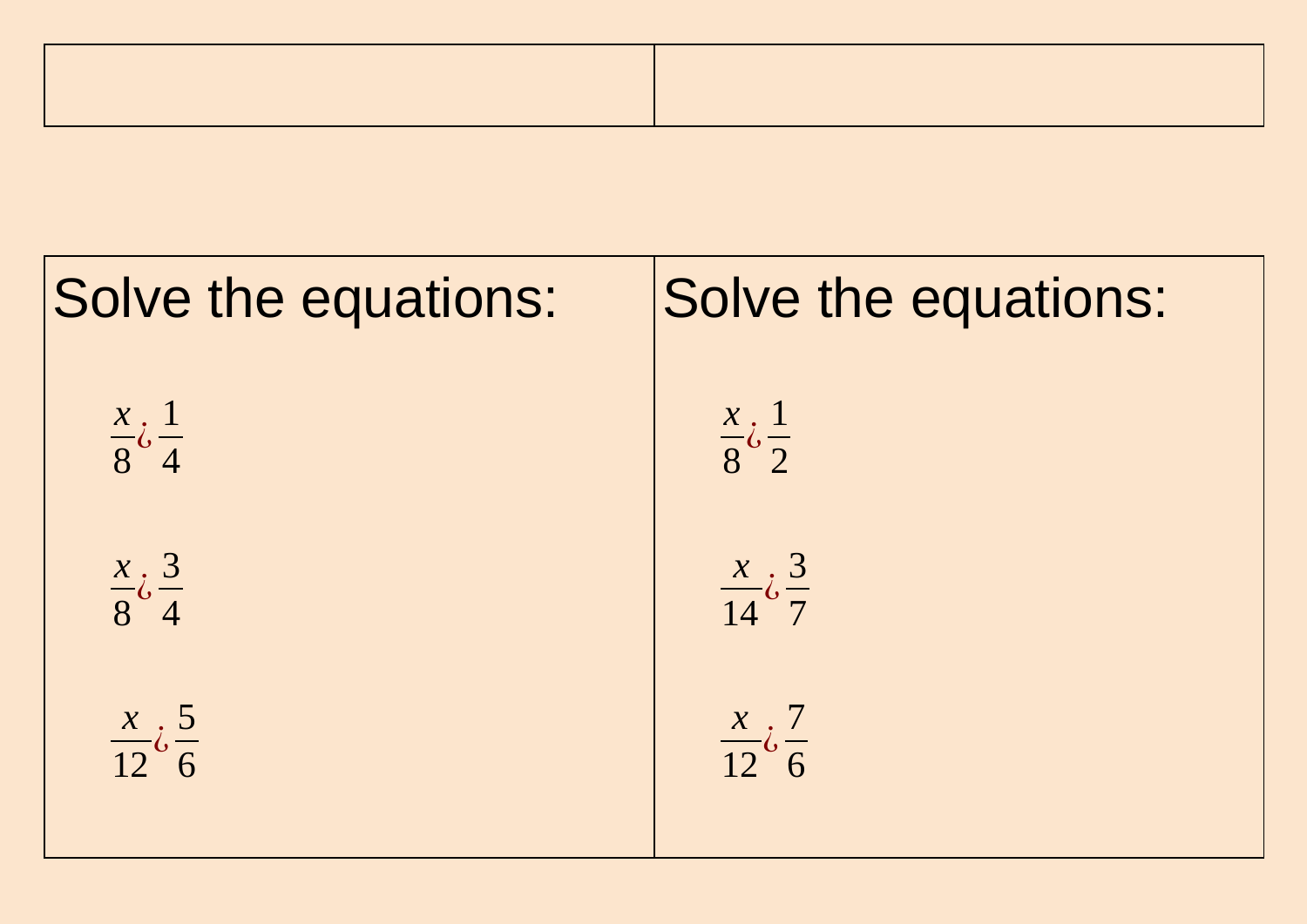

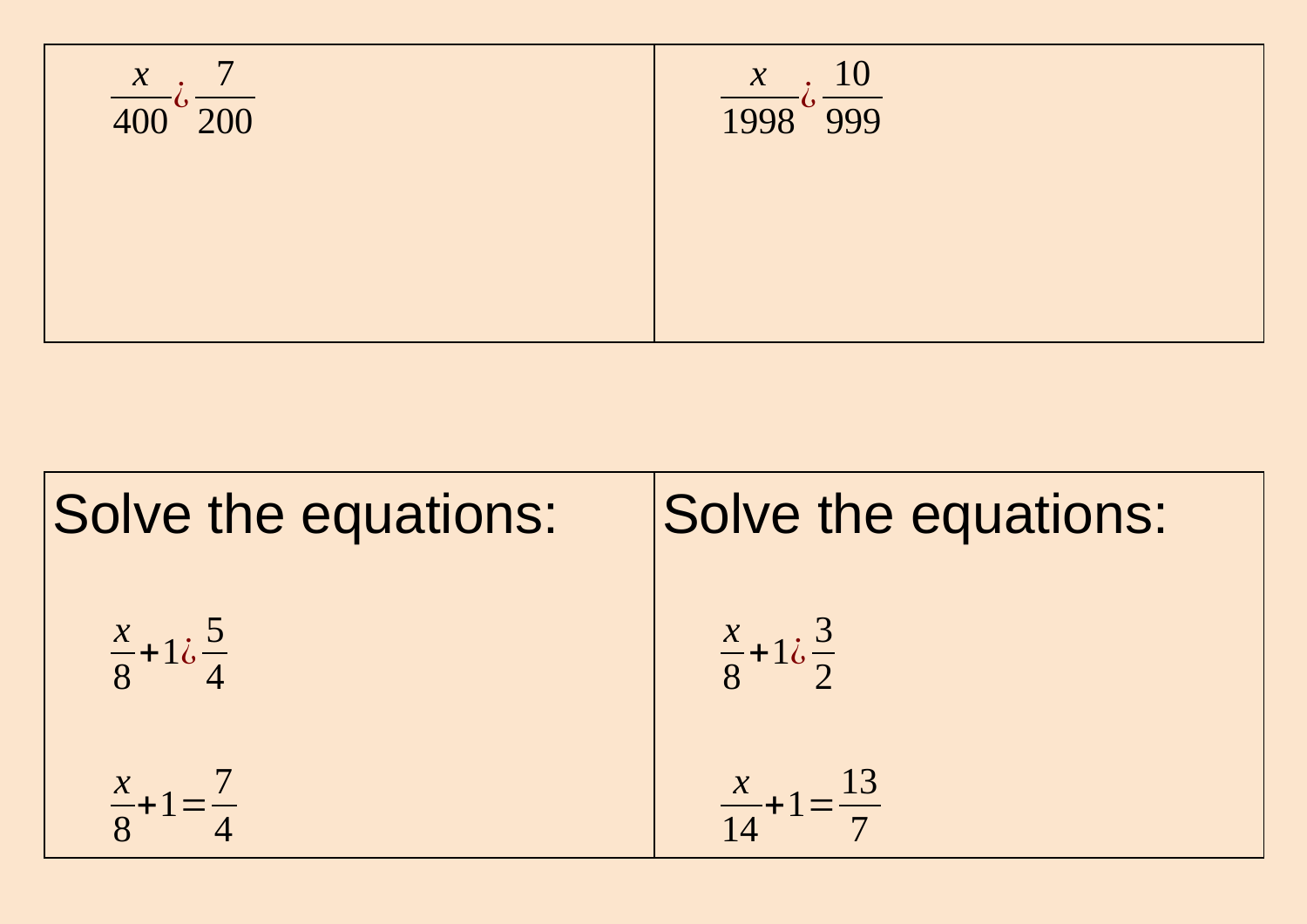

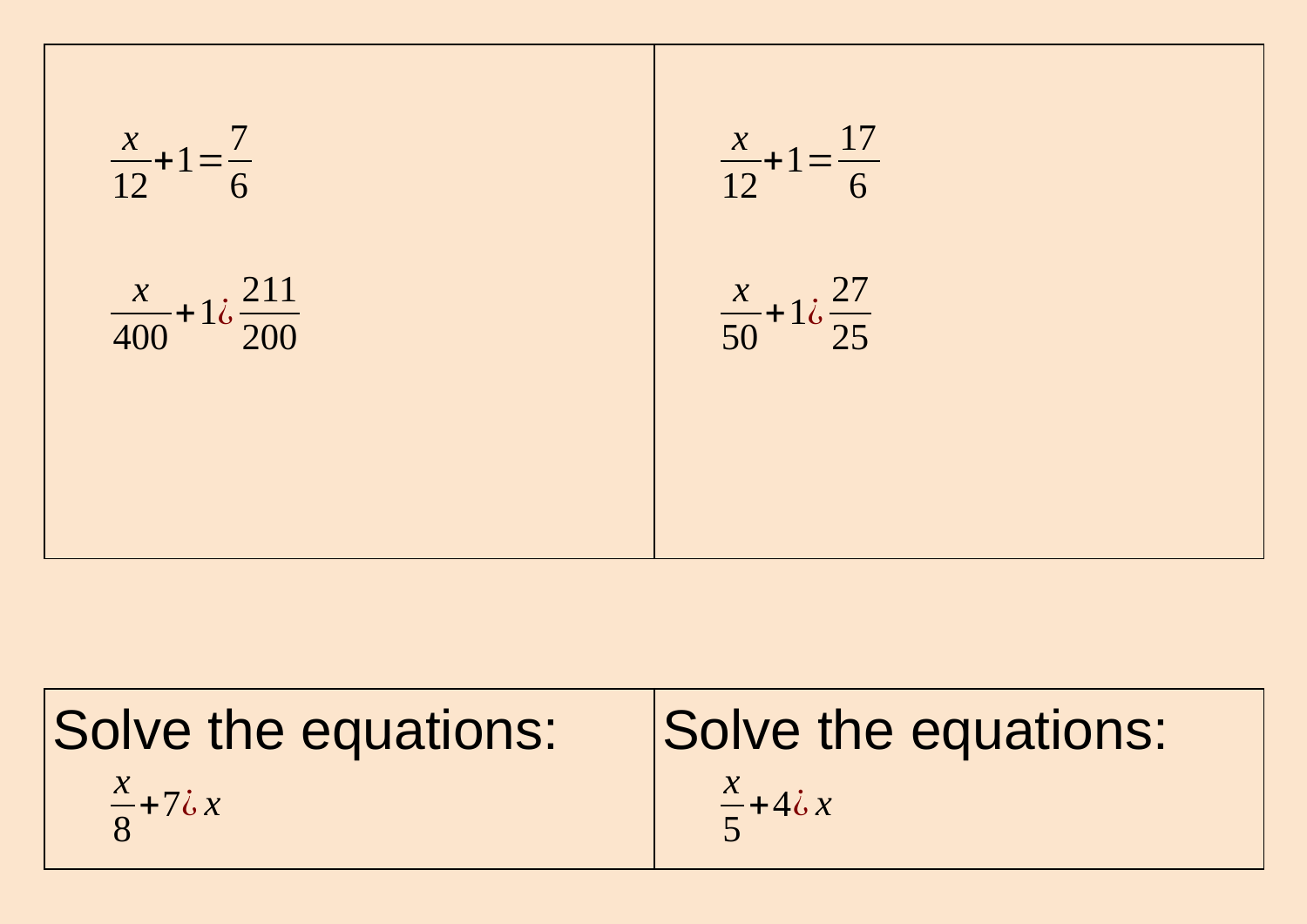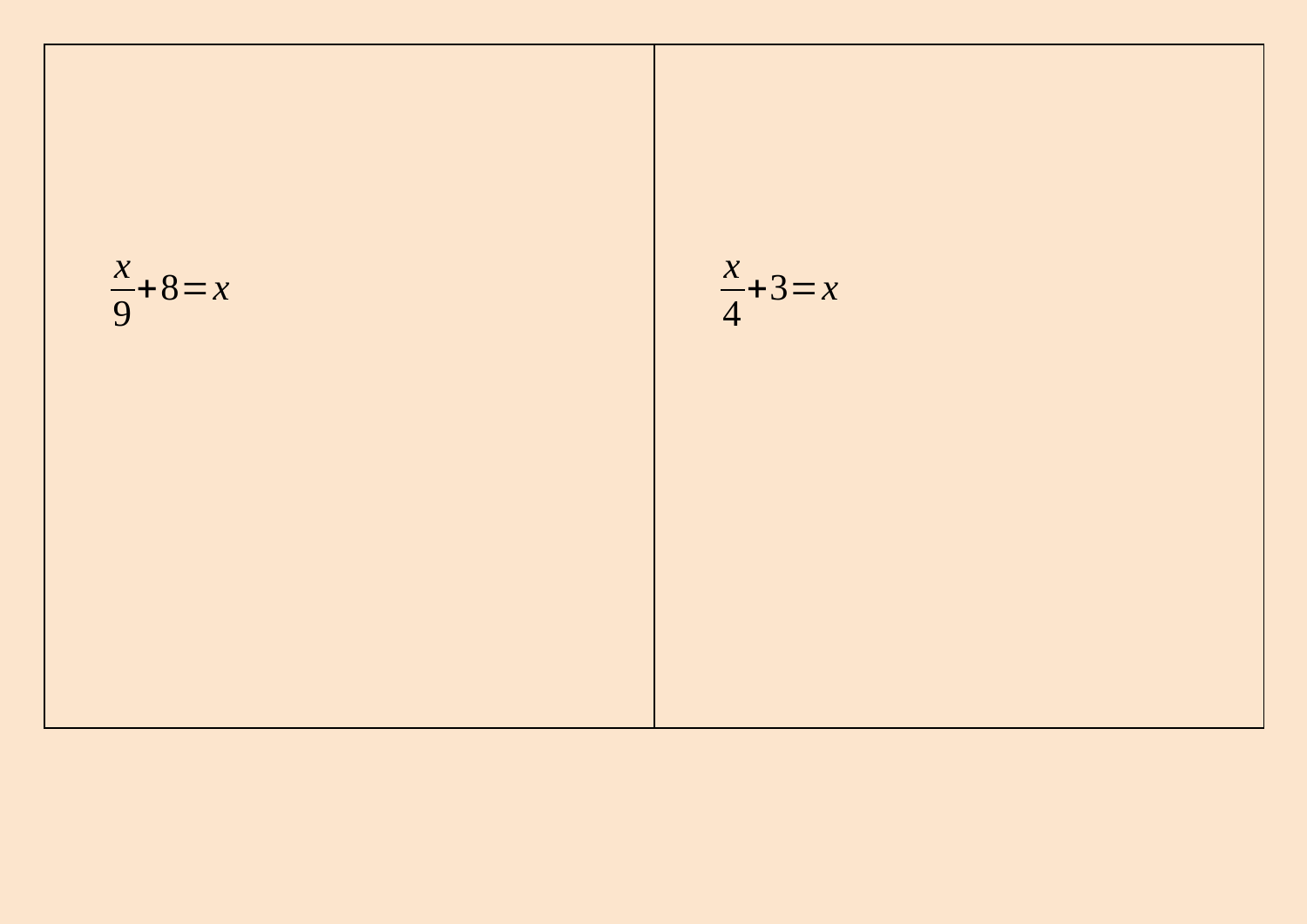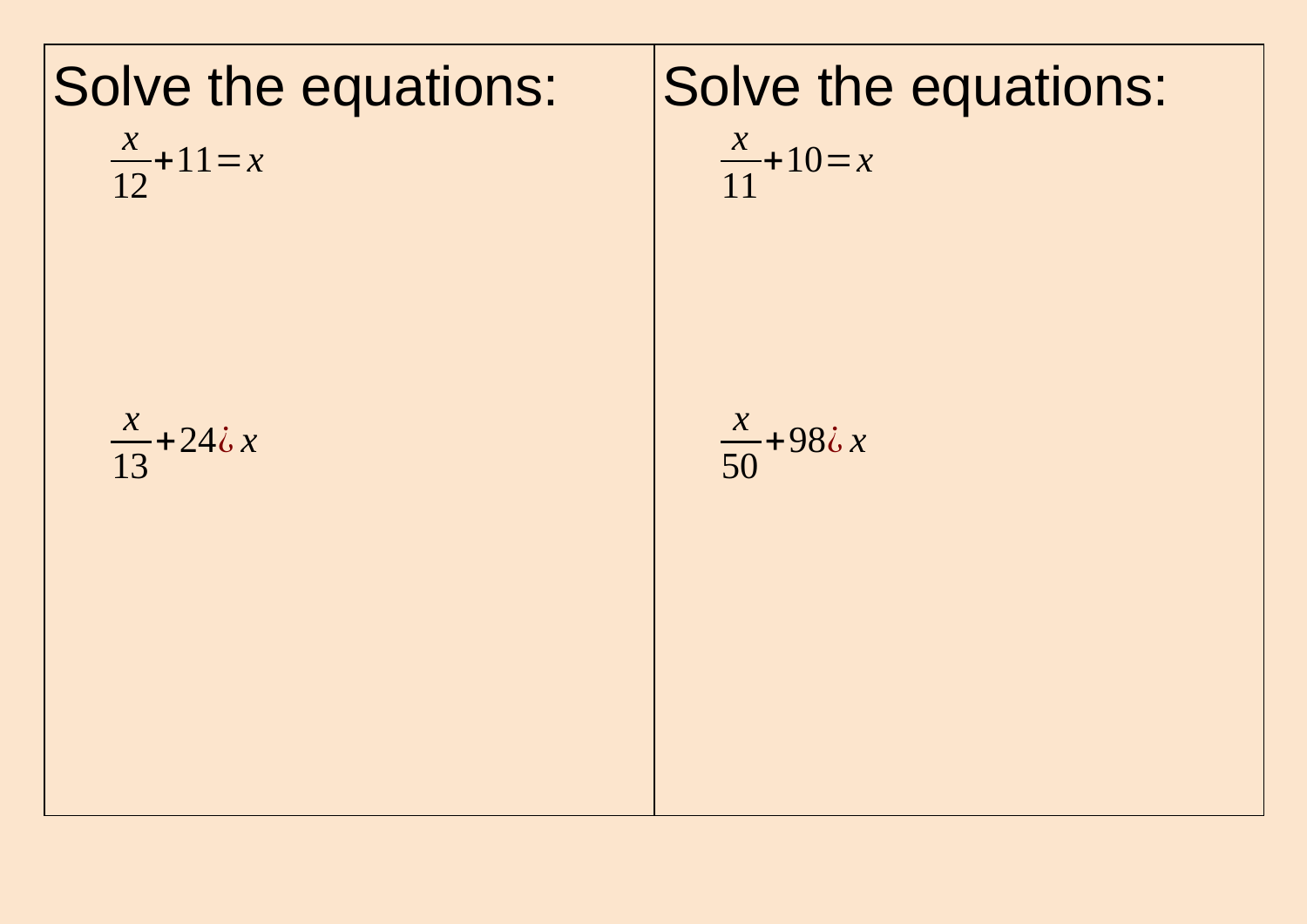| ,我们也不会有什么?""我们的人,我们也不会有什么?""我们的人,我们也不会有什么?""我们的人,我们也不会有什么?""我们的人,我们也不会有什么?""我们的人 |  |
|----------------------------------------------------------------------------------|--|
|                                                                                  |  |
|                                                                                  |  |
|                                                                                  |  |
|                                                                                  |  |
|                                                                                  |  |

Solve the equations:  
\n
$$
\frac{x}{8}+9\lambda x+2
$$
  
\n $\frac{x}{5}+7\lambda x+3$   
\n $\frac{x}{9}+10=x+2$   
\n $\frac{x}{4}+6=x+3$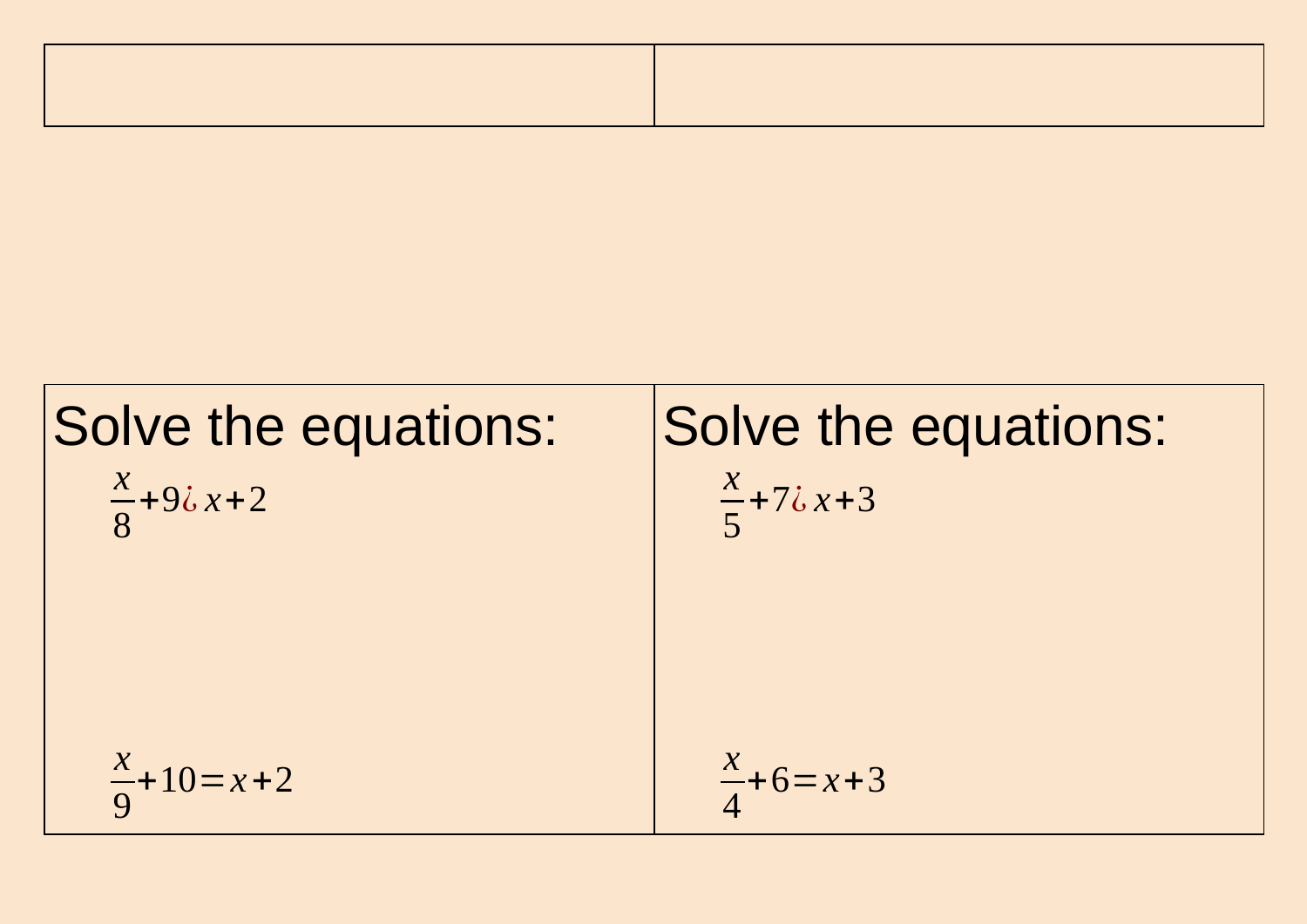

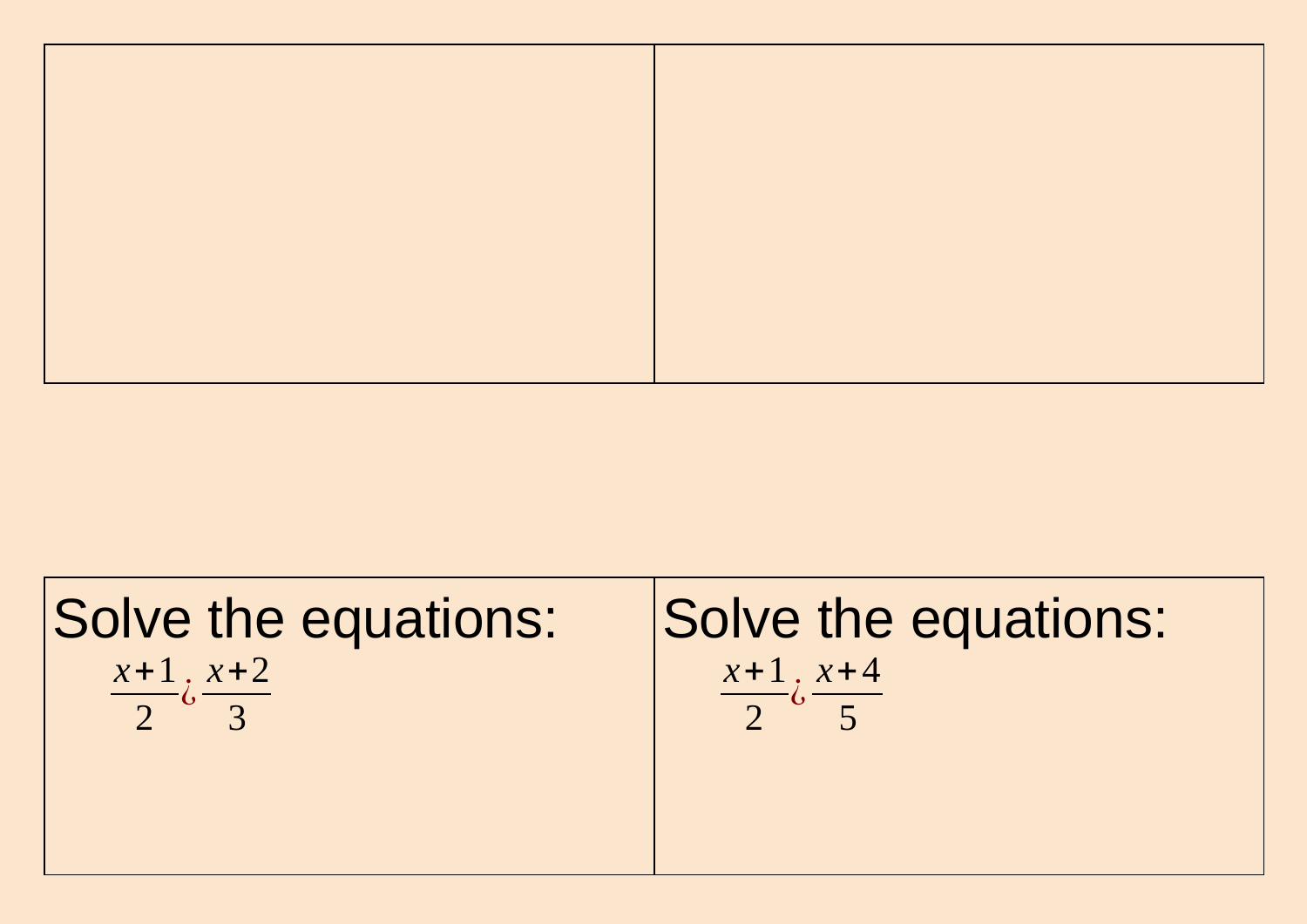

## Solve the equations: Solve the equations: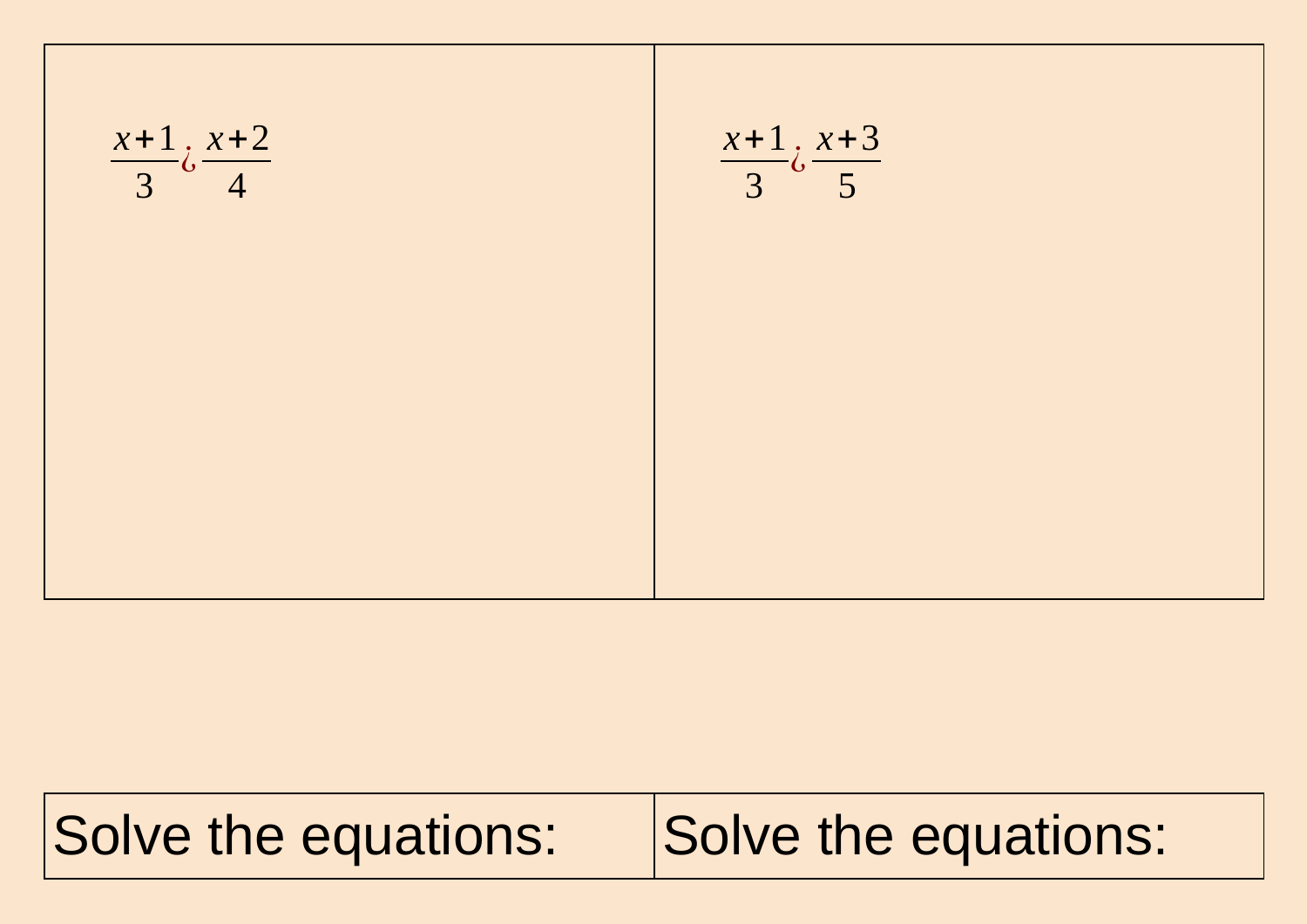$$
\begin{array}{|c|c|}\n\hline\n\frac{x+1}{2} \dot{\phi} \frac{x}{3} + 1 & \frac{x+1}{2} \dot{\phi} \frac{x}{5} + 2 \\
\hline\n\frac{x+1}{3} \dot{\phi} \frac{x}{4} + 1 & \frac{x+1}{3} \dot{\phi} \frac{x}{5} + 1 \\
\hline\n\end{array}
$$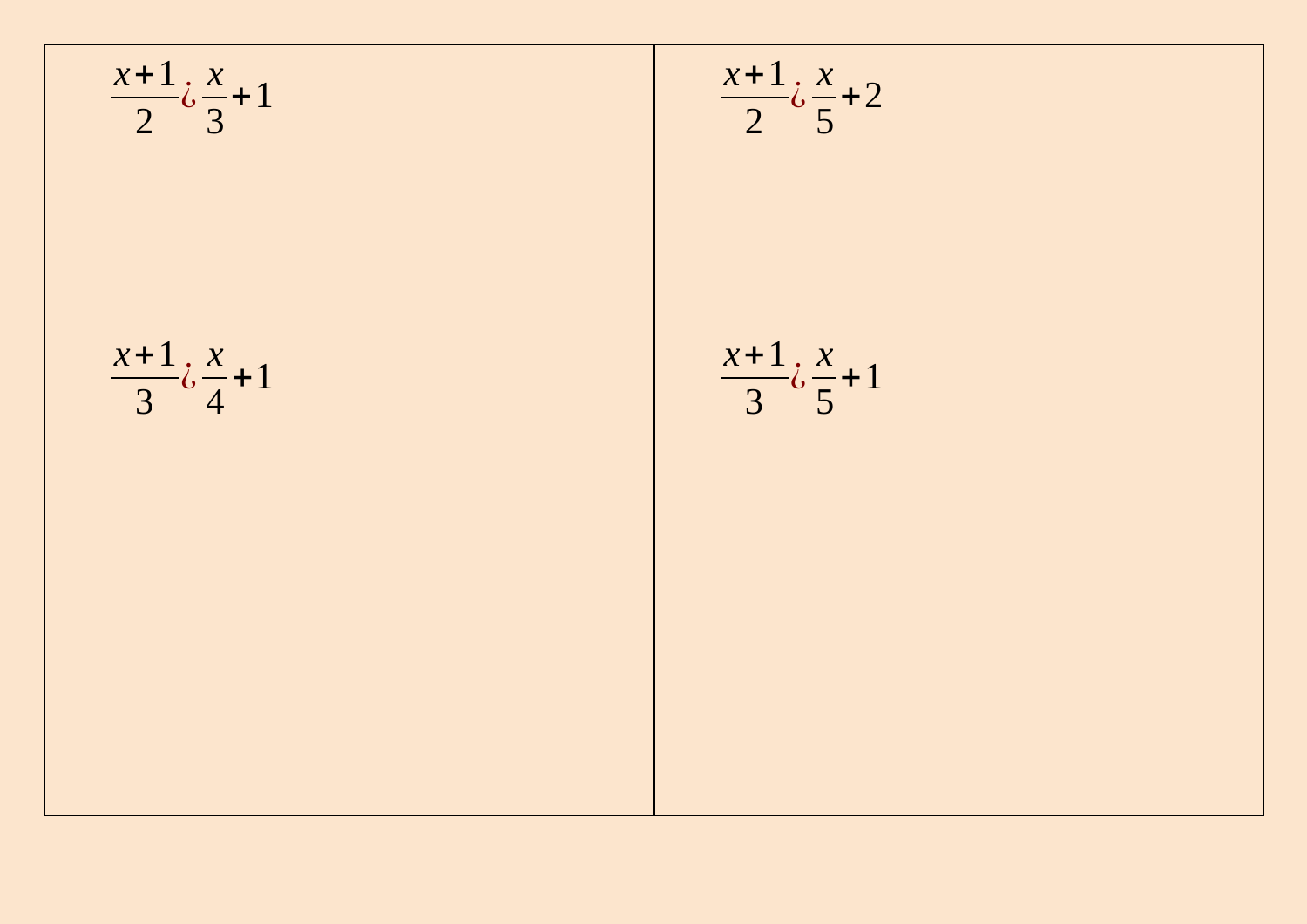